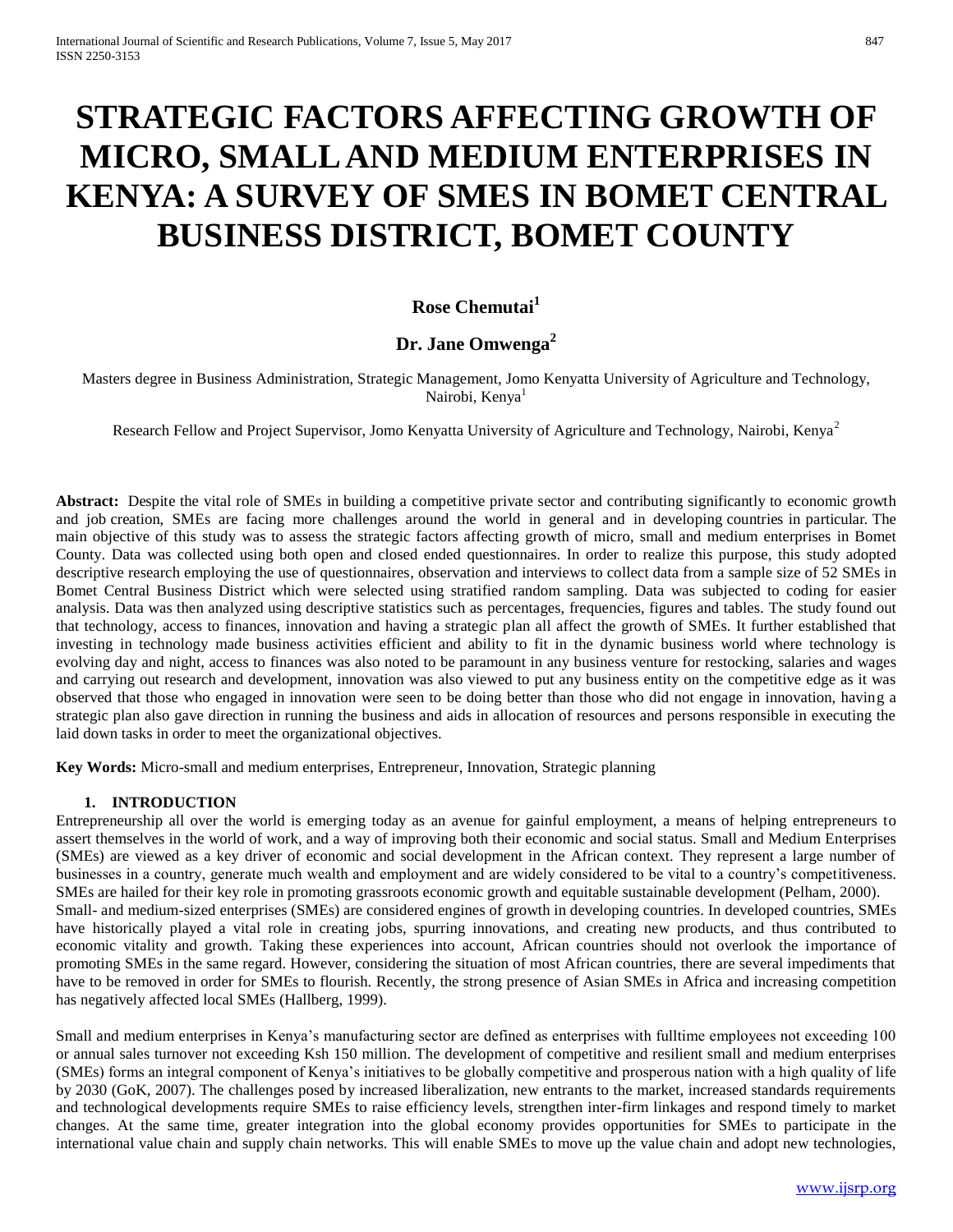#### International Journal of Scientific and Research Publications, Volume 7, Issue 5, May 2017 848 ISSN 2250-3153

particularly information and communication technology (ICT). Only SMEs that are capable of harnessing technology and knowledge to develop high value-added products of superior quality will be able to compete globally (GoK, 2007).

The Micro and Small Enterprise (MSE) has been identified as the leading employment sector in the country employing over 11.8 million people. According to a report by a special committee working on the modalities of de-linking the Micro and Small Enterprise Authority (MSEA) from the Ministry of Industrialization, the sector contributes to over 80% employment in the country.

Small and medium enterprises are major contributors of employment creation and economic growth globally. It is observed that the health of the economy as a whole has a strong relationship with the health, nature and performance of the SMEs sector. For instance when the state of the macro economy is less favorable the opportunities for profitable employment expansion in SMEs are minimal. The significant role of small business in the Kenyan economy suggests that an understanding of their performance is crucial to the stability and health of the economy (Kioko, 2015).

Whereas starting and operating a small business includes a possibility of success as well as failure there is general consensus that smallness and newness cause immense difficulties for businesses. In Kenya today, over sixty percent of small businesses are estimated to fail annually. Judging by the performance of the informal sector in Kenya, not much progress seems to have been achieved despite numerous government efforts to promote SMEs activity. Due to their exposure to risks owing to their location and small size, a simple management mistake is likely to lead to sure death and closure of a small enterprise hence no opportunity to learn from its previous mistakes. Hence, not many SMEs grow to significantly contribute to employment creation and economic growth. Unfortunately, there is very little information on how the small business sector is managed, regulated and structured (Kioko, 2015).

Despite the vital role of SMEs in building a competitive private sector and contributing significantly to economic growth and job creation, SMEs are facing more challenges around the world in general and in developing countries in particular. Likewise, Kenyan SMEs face numerous and serious challenges to their growth for instance the cumbersome legal and regulatory constraints, lack of access to external financing, low human resources capacities, lack of management skills and training, and low technological capacities, lack of innovation amongst other challenges.

The numerous challenges posed by new market entrants, increased liberalization, increased standards requirements and technological advancements require SMEs to raise their efficiency levels, strengthen inter-firm linkages and respond timely to market dynamics in the business environment. Additionally, greater integration into the global economy provides opportunities for SMEs to actively participate in the supply chain networks and international value chain. This will enable SMEs to move up the value chain and utilize new and useful technologies, particularly information and communication technology (ICT). Only SMEs that are capable of taking advantage of emerging technology and knowledge to develop value-added products of high quality will be able to compete with other firms globally.

The general objective of this study was to examine the strategic factors affecting growth of Small and Medium Enterprises in Bomet Central Business District, Bomet County. The specific objectives were: to determine how technology affect growth of Small and Medium Enterprises in Bomet Central Business District, Bomet County, to determine how access to financing affects growth of Small and Medium Enterprises in Bomet Central Business District, Bomet County, to establish how innovation affects growth of Small and Medium Enterprises in Bomet Central Business District, Bomet County and to establish how strategic planning influence the growth of SMEs in Bomet Central Business District, Bomet County.

The research focused on 52 registered SMEs in manufacturing sector of Bomet Central Business District in Bomet County. The SMEs included enterprises engaged in tailoring, furniture making, boutiques, electronics dealers, vegetables and fruits vendors, bakeries and others in Bomet town because most of the SMEs in the area engage in these activities. The study participants were the owners and employees of the SMEs.

## **2. LITERATURE REVIEW**

## **2.1 Theoretical Review**

## **2.1.1 The Balanced Score card (BSC)**

BSC suggests managers to view organization's performance from four dimensions, customer perspective, internal perspective, innovation & learning perspective, financial perspective (Kaplan & Norton 1996). BSC incorporates financial and non-financial measures in one measurement system. The objectives and measures of BSC are derived from an organization's vision and strategy. The Balanced Scorecard provides executives with a comprehensive framework that translates a company's vision and strategy into a coherent set of performance measures.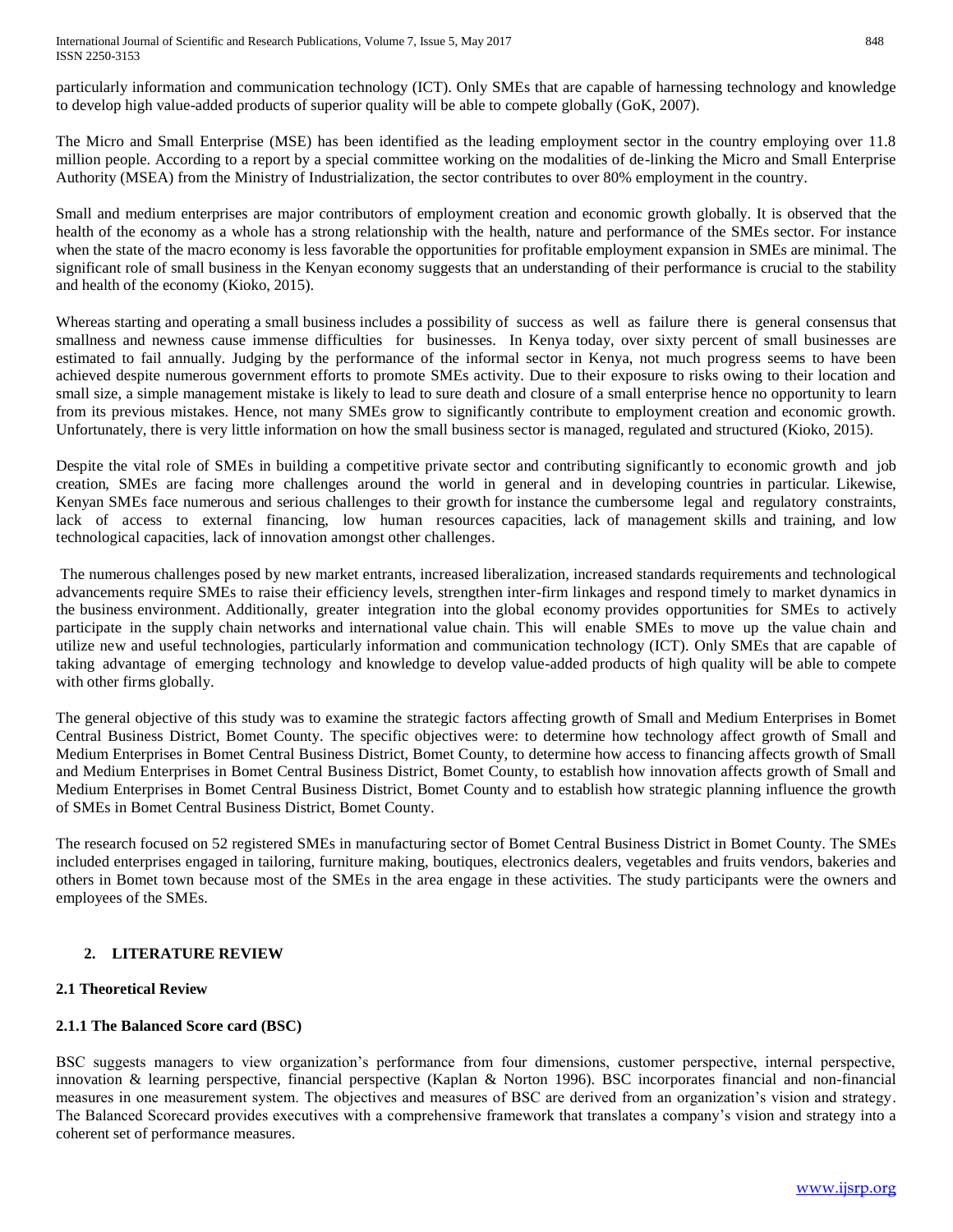According to Kaplan & Norton (1996) the balanced scorecard not only allows the monitoring of present performance, but also tries to capture information about how well the organization is positioned to perform in the future. Furthermore, the Balanced Scorecard has evolved to become a core management tool, in that it helps CEOs not only to clarify and communicate strategy, but also to manage strategy. In practice, companies use the BSC approach to accomplish four critical management processes, clarify and translate vision and strategy, communicate and link strategic objectives and measures, plan, set targets, and align strategic initiatives and enhance strategic feedback and learning.

#### **2.1.2 Pecking Order Theory**

In the theory of firm's capital structure and financing decisions, the Pecking Order Theory or Pecking Order Model was first suggested by Donaldson (1961) and it was modified by Myers and Majluf (1984). It states that companies prioritize their sources of financing (from internal financing to equity) according to the Principle of least effort, or of least resistance, preferring to raise equity as a financing means of last resort. Hence, internal funds are used first, and when that is depleted, debt is issued, and when it is not sensible to issue any more debt, equity is issued.

Pecking Order Theory starts with asymmetric information as managers know more about their company's prospects, risks and value than outside investors. Asymmetric information affects the choice between internal and external financing and between the issue of debt or equity. There therefore exists a pecking order for the financing of new projects. Asymmetric information favours the issue of debt over equity as the issue of debt signals the board's confidence that an investment is profitable and that the current stock price is under-valued (if stock price was over-values the issue of equity would be favoured). The issue of equity would signal a lack of confidence in the board and that they feel the share price is overvalued. An issue of equity would therefore lead to a drop in share price. This does not however apply to high-tech industries where the issue of equity is preferable due to the high cost of debt issue as assets are intangible. Tests of the Pecking Order Theory have not been able to show that it is of first-order importance in determining a firm's capital structure.

#### **2.1.3 Schumpeter Theory**

Schumpeter, as cited by Swedberg (2000), pointed out economic behavior is somewhat automatic in nature and more likely to be standardized, while entrepreneurship consists of doing new things in a new manner, innovation being an essential value. As economics focused on the external influences over organizations, he believed that change could occur from the inside, and then go through a form of business cycle to really generate economic change.

Swedberg (2000) set up a new production function where the entrepreneur is seen as making new combinations of already existing materials and forces, in terms of innovation; such as the introduction of a new product, introduction of a new method of production, opening of a new market, conquest of a new source of production input, and a new organization of an industry (Casson, 2002). For Schumpeter, the entrepreneur is motivated by the desire for power and independence, the will to succeed, and the satisfaction of getting things done. Swedberg (2000) conceptualized 'creative destruction' as a process of transformation that accompanies innovation where there is an incessant destruction of old ways of doing things substituted by creative new ways, which lead to constant innovation

#### **2.1.4 Technology Acceptance Model (TAM)**

Davis (1989) presented a theoretical model aiming to predict and explain ICT usage behavior, that is, what causes potential adopters to accept or reject the use of information technology. Theoretically, TAM is based on the Theory of Reasoned Action (TRA). In TAM, two theoretical constructs, perceived usefulness and perceived ease of use, are the fundamental determinants of system use, and 15 predict attitudes toward the use of the system, that is, the user's willingness to use the system. Perceived usefulness refers to "the degree to which a person believes that using a particular system would enhance his or her job performance", and perceived ease of use refers to "the degree to which a person believes that using a particular system would be free of effort" (Davis, 1989).

In these articles TAM was used in three different ways, namely to compare different adoption models, develop extensions of TAM, or replicate the model. For example, Davis et al. (1989) empirically compared the ability of TRA and TAM to predict and explain the acceptance and rejection by users of the voluntary usage of computer-based technology; Venkatesh and Davis (2000) developed and tested a theoretical extension of TAM, referred to as TAM2, which explains perceived usefulness and usage intentions with the help of social influence and cognitive instrumental processes, and Adams et al. (2002) replicated Davis' (1989) study.

#### **2.2 Empirical Literature**

A number of studies have been conducted on microfinance and SMEs in Kenya. For instance, China Microfinance Industry Assessment Report provided by the China Association of Microfinance gives the definition of microfinance in China, and examines the impacts of microfinance development at macro, and micro levels, spanning over agricultural industry, financial markets, and social vulnerable groups such as women and farmers (He, Du, Bai & Li, 2009).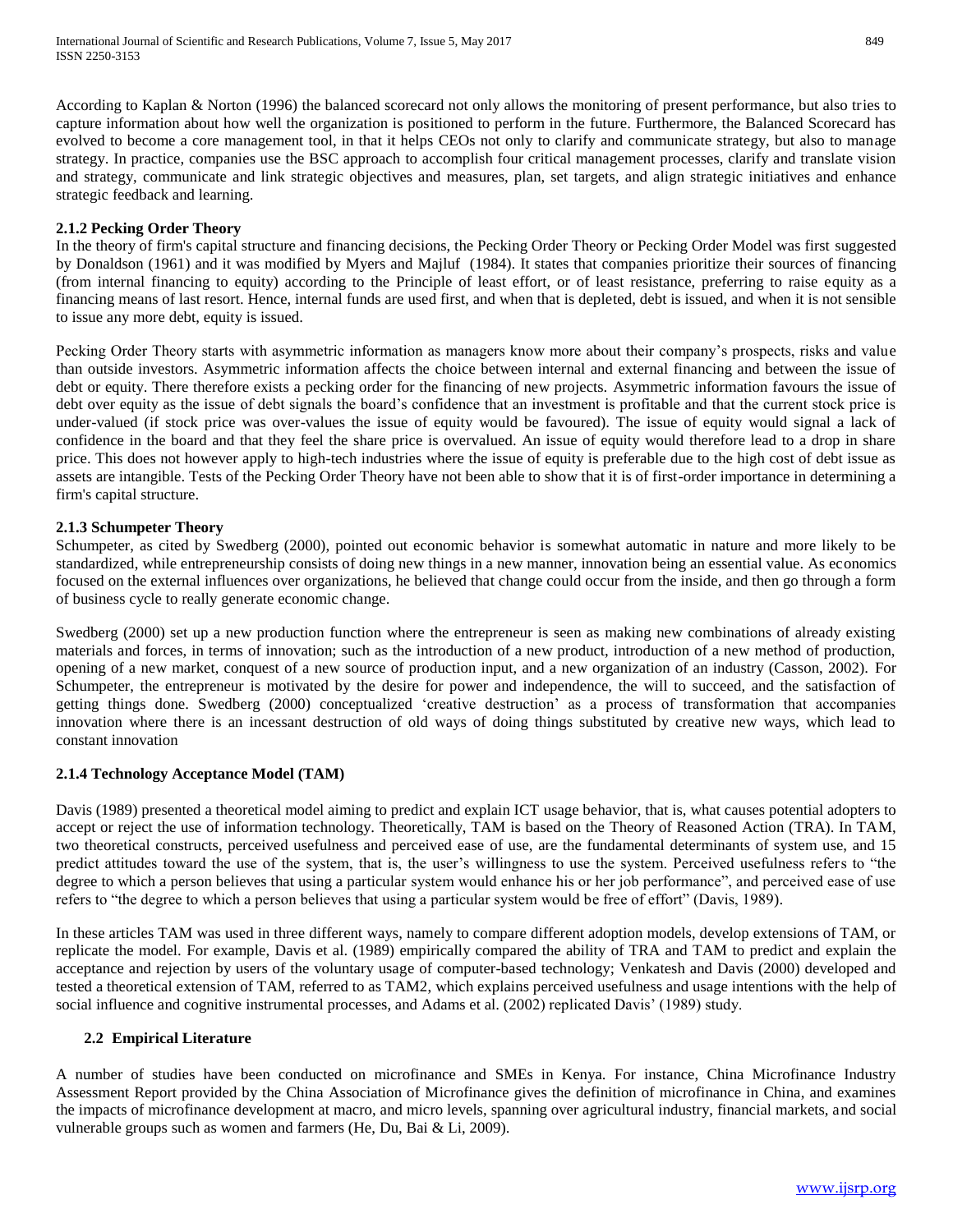Many studies then have focused on each level specifically. Li (2006) concludes that microfinance has offered an effective finance method for the construction of new socialist rural regions and has won the support of agriculture and farmers. Dyar, Harduar, Koenig, and Reyes (2006) together examined the impact of microfinance on gender inequality in China and discovered that there are many benefits to providing microfinance to women, despite lack of conclusive evidence on significantly reducing gender inequality. Microfinance allows women to enjoy greater economic power, better living quality, and stronger social and political empowerment.

Park, Ren, and Wang, (2004) assess the potential role of microfinance for financial reform in China and suggest that China's financial reforms have yet to create an institutional space in which microfinance can operate, thrive, and expand. Therefore, expansion of microfinance will almost definitely have to await substantial further progress in creating a well-developed commercial, financial system. In the meantime, however, microfinance programs are competing with China's official financial institutions and levying pressure on the practice and reform of the rigid state-owned financial institutions.

In addition to research on reform, studies have also been conducted on the structure of microfinance. Sun (2008) studies the policy and legal framework for microfinance and suggests that governments will have to continue to focus on improving the legal and political environment for microfinance if the industry is to continue to grow and prosper. Park and Ren (2001) study the nongovernmental and governmental microfinance programs from cultural perspective and find that nongovernmental programs perform well in aspects of reaching the poor (targeting), guiding financial and operational performance (sustainability), and establishing program benefits (impact). Meanwhile, Tsai (2004) points out four reasons for the existence of informal microfinance service: the limited supply of formal credit; limits in state capacity to implement its policies; the political and economic segmentation of local markets, and the institutional weakness of many microfinance programs.

To study the development of SMEs, Chen (2006) gives an overview of the historical development and current status of SMEs worldwide and examines major political initiatives contributing to the development of SMEs. Liu and Yu (2008) look into the structure of Africa's financial system and argue that insufficient development of rural SMEs and regional divergence in SME development are important causes of urban-rural income inequality. Shen, Shen, Xu, and Bai (2009) further examine how bank size, discretion regarding credit, incentive schemes, industrial competition, and institutional environment could affect lending.

Previous studies have also shown that a number of factors hamper the growth of small businesses, including lack of capital or financial resources, however, the degree to which limited financial resources alone are a major obstacle to business development is still controversial. For example, findings show that additional capital is often not required to carry out a successful business activity and that lack of capital can be compensated through creativity and initiative (Hart, 1972; Harper and Soon, 1979; Godsell, 1991; Dia, 1996). In addition, Kallon (1990) found that the amount of capital needed to start a business is significantly negative when related to the rate of growth for the business. He also found that access to commercial credit did not contribute to entrepreneurial success in any significant way, and if it did, the relationship would be negative.

On the other hand, some researchers have argued that small businesses are under-capitalized. Many entrepreneurs tend to depend upon their own or their family's savings to start and operate a business; this means of capitalization is limited. Thus, access to capital remains a challenge. For example, Kallon (1990) found that 65.6 percent of the firms studied depended upon personal savings as their sole source of capital, 10.9 percent had access to family savings, 9.4 percent used commercial banks, and 7.8 percent drew resources from partners and shareholders and other sources. Keyser et al. (2000) found that in Zambia, a lack of starting capital was a common problem for entrepreneurs, as only 24 percent of entrepreneurs received a loan to start their business.

Another study by Koop et al. (2000) found that the amount of starting capital was positively related to business success. Research on the role of capital in determining the success or failure of small businesses in Africa is contradictory and, therefore, remains unclear. Overall, most small businesses cannot meet the requirements for commercial loans because they lack collateral, and those who meet the requirements still find them prohibitively expensive in terms of repayment.

Management problems, including accounting, finance, personnel, and management issues, have been cited as a major cause of business failure for small businesses. The findings of a study by Tushabomwe-Kazooba (2006) revealed that poor recordkeeping and a lack of basic business management skills are major contributors to small business failure in Africa. The lack of management experience often makes it difficult for business owners to succeed. Researchers have also identified other factors hindering the success of small businesses, such as poor bookkeeping, inexperience in the field of business and the lack of technical knowledge, poor managerial skills, lack of planning, and lack of market research (Lussier, 1996; Mahadea, 1996; Murphy, 1996).

Other acknowledged factors which negatively affect small business development include corruption, poor infrastructure, poor location, failure to conduct basic market research, and the economy (Kazooba, 2006; Mambula, 2002). For example, Kiggundu (2002) argued that the major challenges that face African businesses include, bribery, dishonest, and other illegal business conducts. These activities have hampered business entrepreneurial in sub-Saharan Africa in general and Kenya in particular. These unethical activities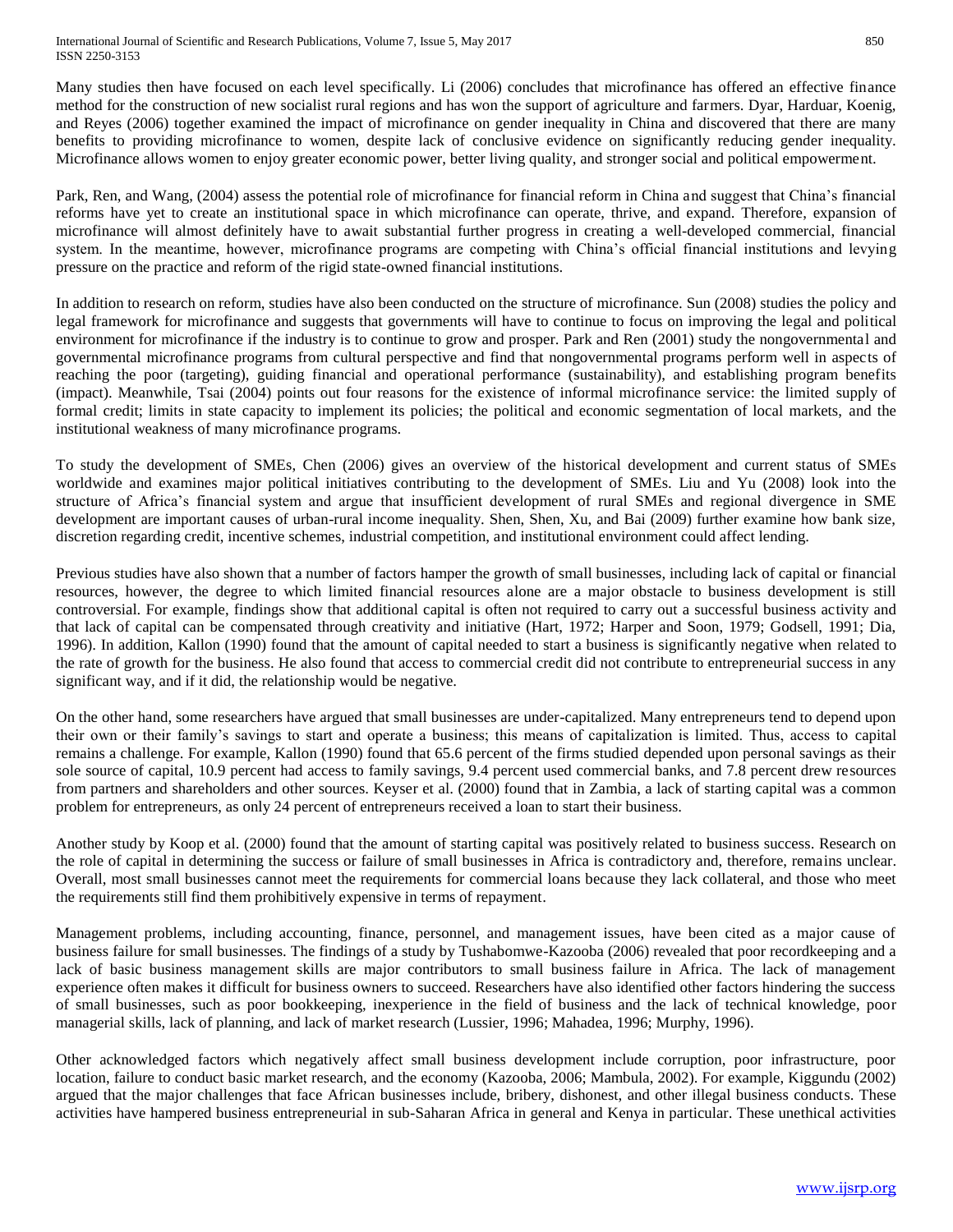enable those in positions of power, control, and influence to make fast and illegal money. In general, corruption affects people in different occupations, including small businesses.

In addition to undermining the legal framework, national integrity, and regulatory system, it also undermines the trust and confidence of business owners (Langseth & Stapenhurst, 1977; Pop, 2002). Practically every African country has its own version of corruption at a great cost to entrepreneurs, the economy, public administration, and society at large. However, the impact of corruption on small business development still remains unclear from prior research. An understanding of the specific impact of corruption on small business development is, therefore, crucial in terms of developing strategies to address the issue.

The studies cited in this brief review have indicated that issues such as lack of finance, poor management, corruption, lack of infrastructure, and poor accounting/bookkeeping are major obstacles to small business development in Africa. However, it is important to point out that there are other factors that impact small business development in Africa that must be investigated. Such factors include low demand for products and services, and inability to use or acquire technology. One of the major contributions of small business ownership is that it allows people, especially the poor, to enter the economic and social mainstream of society (Harris & Gibson, 2006).

### **2.3 Research Gaps and Critique of Existing Literature**

The literature reviewed included the balanced score card, technology acceptance model, the pecking order theory and the Schumpeter theory. These theories adequately explain the strategic factors influencing SME growth in the developed world since the supporting data collected and analyzed was from different areas in the United States of America and the United Kingdom. It is therefore clear that all these studies were conducted in countries outside the African continent and as such do not sufficiently capture the unique social, political and economic concerns that growing entrepreneurs have to encounter each day to ensure growth and sustainability of their ventures. Therefore, in this study we shall focus on strategic factors affecting growth of SMEs in the Central Business District of Bomet County, Kenya so that we are able to understand what needs to be done differently in order to ensure success of this sector.

Finance aspect is important in any business and most of the reviewed studies do talk about it. But it is notable that finance alone cannot make entrepreneurs successful. It must be in uniformity with the person's will to succeed in business and the training in the field in which the enterprise is set. The literature on factors influencing growth of SMEs has majorly focused on specific SMEs sectors like manufacturing which may not portray the image in general for all the sectors of SMEs across. Walobwa (2013) looked at the effect of innovation on the growth of SMEs in Kenya focusing on garment enterprises only in Jericho market. He found out that innovation is very critical for SMEs to become and remain competitive in the global market. Since it only focused on garment industries this leaves room for more research across SME sectors in order to bring out more findings.

Most of the methodologies adopted by researchers in the past studies have been focusing on innovative and non-innovative SMEs hence very difficult to distinguish between the two groups since a firm may be termed non innovative when it is really innovative. The existing literature has concentrated more on other general factors other than the ones in this study like a study by Nyagah (2013) which focused on non-financial constraints hindering growth of SMEs in Kenya. The factors in his study were business location, advertising, market competition among others and how they influence SME growth as measured by income and therefore not exhausting the entrepreneurial factors in details. The models that have been adopted by other researchers have been general in nature not focusing on specific parameters of growth as is the case in this study where focus is on growth as measured by sales revenue, customer increase and market expansion.

At the same time some of the past studies ignore the aspect of government as a regulator of the SME business environment and the fact that enterprises do not gain their full potential when they do not comply with set laws and regulations. This makes them target to harassment and exploitation by law enforcers which in the long term is expensive, disrupts business and affects its performance. SMEs continue to be hailed as a huge employer in the Kenyan economy. However, the entrepreneurs still continue to languish in poverty since most of them do the businesses for their survival. Many SMEs though operational stagnate at one stage for many years, performing dismally and employing only the owner. This means that such SMEs die when the owners die. No legacy and perpetuity is expected when performance in these SMEs is negligible.

### **3. METHODOLOGY**

This study adopted a descriptive design because the study sought to answer the why, how and when of the problem under study. According to Mugenda and Mugenda (2003), a descriptive research design is flexible and it provides an opportunity to examine all aspects of a problem and it will capture all the characteristics of the target population.

Descriptive research involves field survey where the researcher goes to the population of interest to ask certain issues about the problem under the study. According to Owens (2002), survey research design has the advantage of uniqueness since information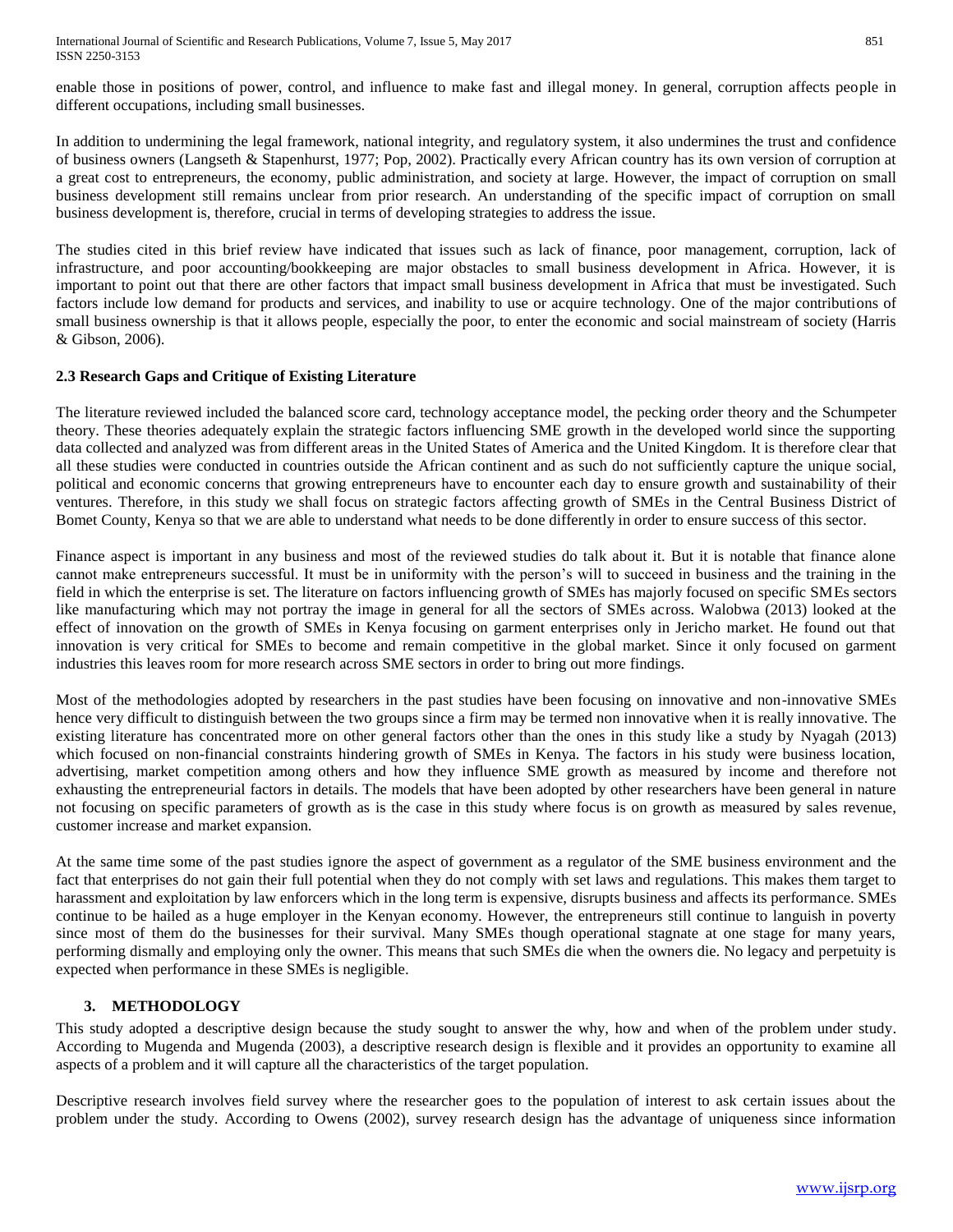gathered is not available from other sources, having unbiased representation of population of interest and standardization of measurement as same information is collected from every respondent.

The target population comprised of business owners, supervisors and other members of staff. This is shown in 3.1 below:

#### **Table 3.1: Target population**

| Category                    | Frequency |
|-----------------------------|-----------|
| Tailoring                   | 20        |
| <b>Furniture Making</b>     | 30        |
| <b>Boutiques</b>            | 80        |
| <b>Electronics Dealers</b>  | 60        |
| Vegetable and Fruit Vendors | 50        |
| <b>Bakeries</b>             | 20        |
|                             |           |
| Total                       | 260       |

Since the researcher used survey design, stratified sampling technique was employed. Stratified sampling is a probability sampling technique where the researcher divides the entire population into different subgroups or strata, then randomly selects the final subjects proportionally from the different strata.

A sample size of 52 SMEs in Bomet Central Business District, Bomet County was used for the purpose of this study.

#### **Table 3.2: Sample size**

| Category                     | Frequency | Sample Proportion | Sample Size |  |
|------------------------------|-----------|-------------------|-------------|--|
| Tailoring                    | 20        | 20%               | 4           |  |
| <b>Furniture Making</b>      | 30        | 20%               | 6           |  |
| <b>Boutiques</b>             | 80        | 20%               | 16          |  |
| <b>Electronics Dealers</b>   | 60        | 20%               | 12          |  |
| Vegetables and Fruit Vendors | 50        | 20%               | 10          |  |
| <b>Bakeries</b>              | 20        | 20%               | 4           |  |
| Total                        | 260       | 100%              | 52          |  |

To achieve the research objectives both primary and secondary data were used to answer the research questions. Questionnaires were used to collect primary data from the respondents. According to (Mugenda and Mugenda, 2003) descriptive data is typically collected through a questionnaire survey. Questionnaires consisting of structured and non structured questions will be used to collect data from the business owners, supervisors and other staff members. The structured questions were used to collect quantitative and qualitative data by analyzing the following variables; technology, flexibility and innovation, access to financing and strategic planning.

The researcher sought for permission to carry out the research from the SME owners in Bomet Town. The researcher's own opinion did not influence the respondents to answer questions in a certain manner. There was no verbal or visual clue to influence the respondent. The respondents only gave what was required and therefore remained relevant to the objectives of the study and therefore all the data given was useful to the researcher. The questionnaires were hand-dropped and picked later for analysis. Hand-dropping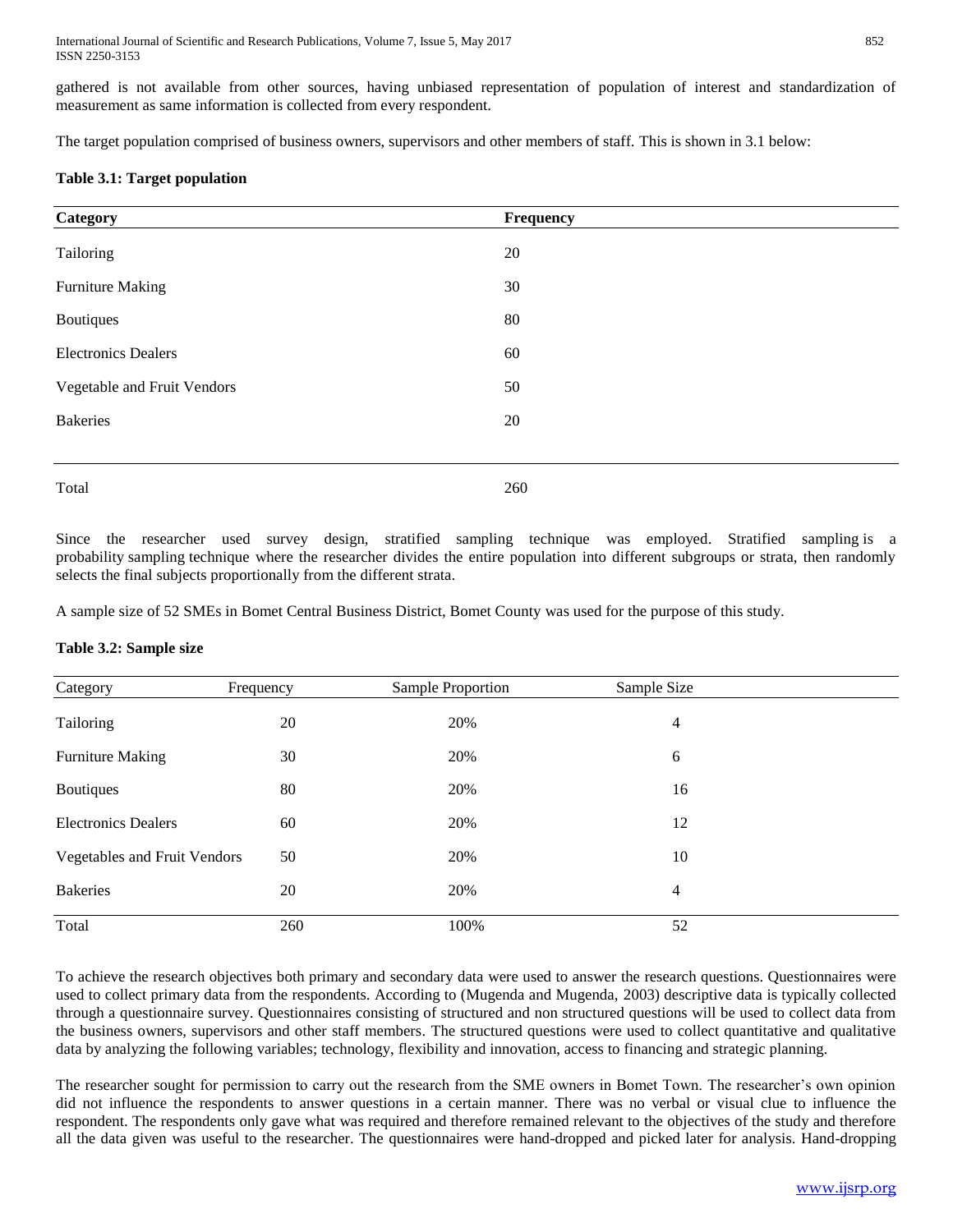was deemed appropriate as the researcher was closer to the respondents. The researcher used one questionnaire with common questions to all the respondents. The respondents just needed to indicate the level they were working in the organization. The point of the data collection was the SMES in Bomet Central Business District, Bomet County.

In order to test validity of the research instruments, the researcher sampled ten questionnaires; picked 10 respondents of the target population before the actual research period for a sample study as part of the pilot test study. This helped the researcher to test how reliable the data collected by the questionnaires would be. To ensure that there was consistency in the data resulting from this study, measures such as isolating respondents to ensure that answers to specific questions are not discussed, were employed during data collection to limit interference with the integrity of the results.

Reliability was ascertained by pre-testing the questionnaire with a selected sample of employees from a few employees from the selected SMEs to eliminate likelihood of biasness. According to Ojo (2003), reliability is also referred to as the degree to which the instrument consistently measures what it intends to measure. This gave the researcher an assurance that the chosen instrument was fit to give the desired result.

Quantitative data was analyzed through the use of descriptive statistics. Tables, charts and percentages were used for data presentation through the help of Microsoft Excel package. A multiple regression analysis was conducted so as to determine the relationship among variables (independent) on the effect of strategic growth factors and performance of MSMEs. Objective data categorization methodologies were used to isolate and highlight relevant trends. Averages, dispersion frequencies and percentages served accurately this purpose. There was further processing for presentation of results in a variety of graphs and charts using Ms Excel. Conclusions were then drawn from the findings and recommendations made.

## **4. FINDINGS, SUMMARY, CONCLUSIONS AND RECOMMENDATIONS**

### **4.1 Findings and Discussion**

#### **4.1.1 Demographic Information**

This sub-section investigates on respondents' background information; mainly it includes; gender of the respondent, period of service in the business of the respondents.

#### **4.1.2 Gender of the respondents**

Respondents were asked to indicate their gender, with a view of establishing the gender distribution of the owners/managers of SMEs in Bomet Central Business District. This was done in view of ensuring fair engagement of respondents in terms of their gender. Results are show in table 4.1

#### **Table 4.1 Gender of the respondents**



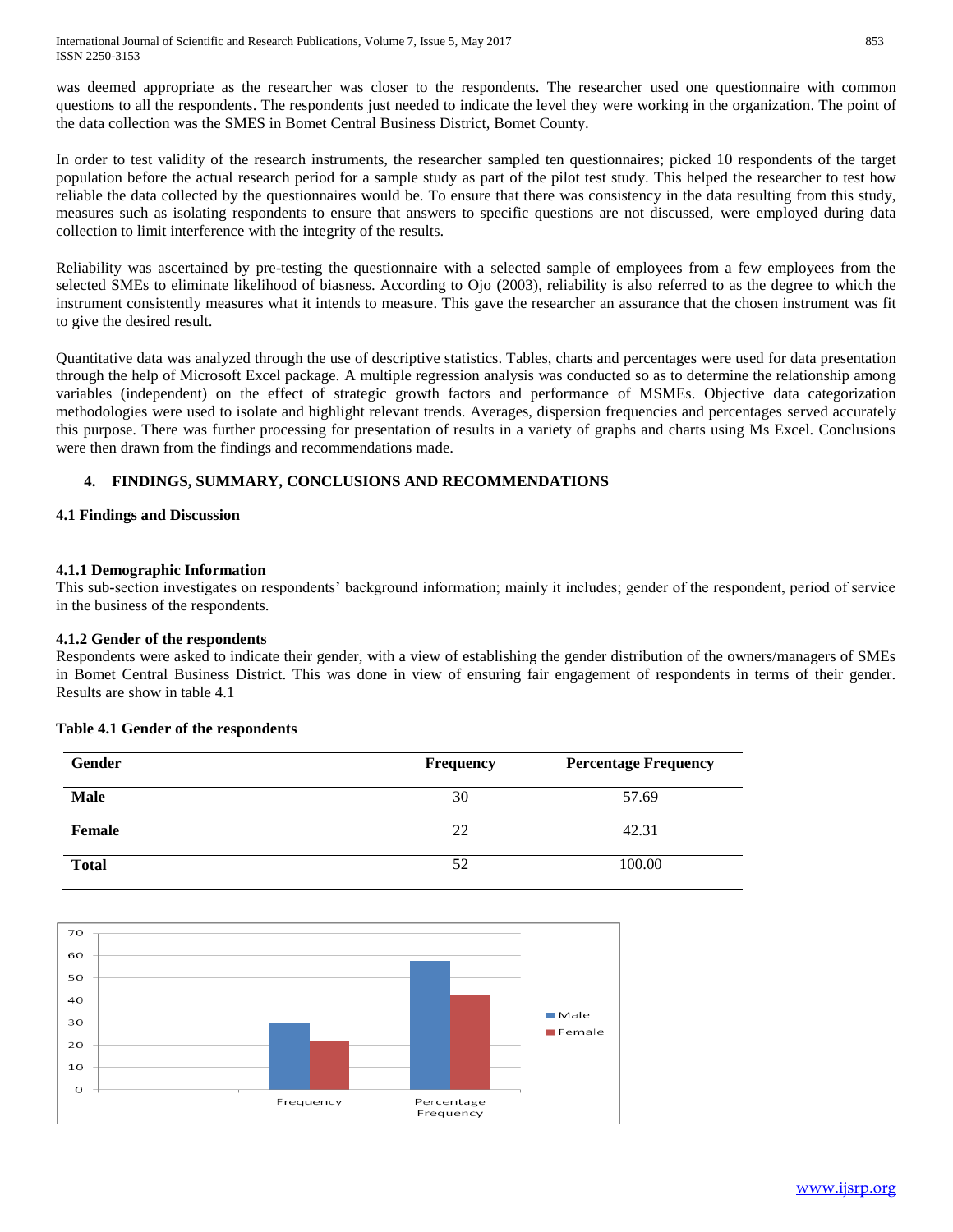#### **Figure 4.1:Gender of the respondents**

From the research findings above, the study noted that majority of the respondents as shown by 57.69% were males whereas 42.31% were females. This shows that SMEs in Bomet CBD are mainly dominated by male gender. This call for conducting training through the relevant authorities at the grassroots so that all can embrace the spirit of Smes as a source of income and livelihood and that it can be successfully ran by anyone.

#### **4.1.3 Period of service in the company**

The respondents were asked to indicate the period of time they had managed the business or had been working there with a view of determining their ability to articulate issues pertaining their businesses and whether they had an in-depth understanding of the business operations. It is believed that the longer one serves in an organization the more one understands operations of the organization and higher are better equipped to tackle issues related to the business; the Table 4.2 below summarizes the responses.

#### **Table 4.2 Years of business/working for the organization**

| Years of service | Frequency | Percentage Frequency |
|------------------|-----------|----------------------|
| 5 and below      | 25        | 48.0                 |
| 6 to 10          | 17        | 32.7                 |
| 11 and above     | 10        | 19.3                 |
| Total            | 52        | 100.0                |



### **Figure 4.2: Years of business/working for the organization**

The findings on the table above shows that the majority of respondents (48%) have managed their businesses for a period of 5 years and below, 32.7% have managed for a period between 6 to 10 years and 19.3% have managed the businesses for a period of 11 years and above.

#### **4.1.4 Innovation**

The study sought to know whether SMEs engage in innovation at any given time, the respondents were asked whether their flexible production method allows them to alter and modify their products quickly; table 4.3 below gives their responses

#### **Table 4.3 Flexibility of production method**

| Flexibility of production Method | Percentage Frequency |
|----------------------------------|----------------------|
| Yes                              | 20                   |
| N <sub>0</sub>                   | 60                   |
| Total                            | 80                   |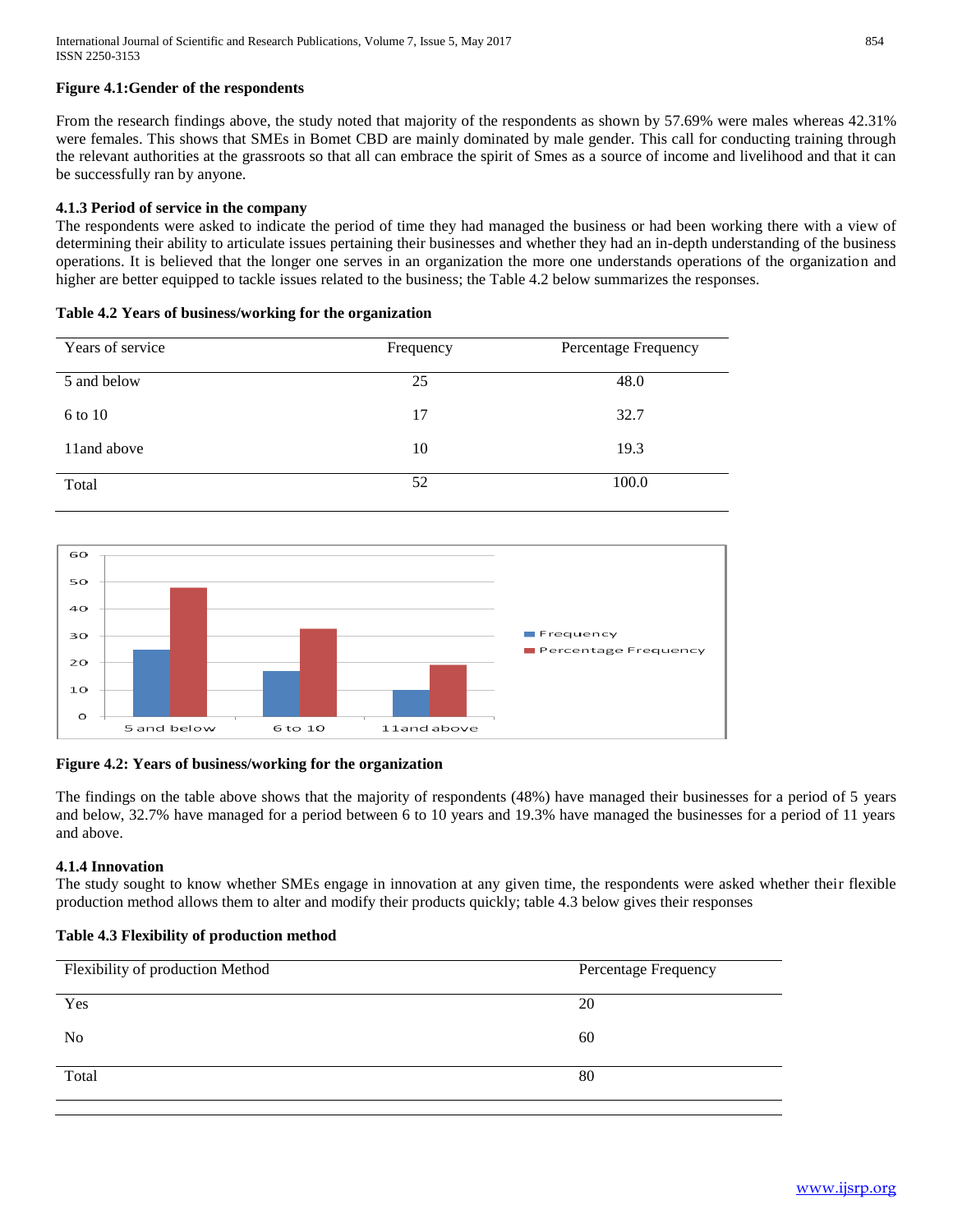

#### F**igure 4.3: Flexibility of production method**

Findings show that majority of the Smes' production methods do not allow them to alter or modify their products easily and quickly. The respondents were further asked to give reasons as to o why there is delay or no innovation; their responses were as tabulated in the figure below

#### **Table 4.4 Obstacles in innovation**

| Obstacles in innovation                           | Frequency | Percentage Frequency |
|---------------------------------------------------|-----------|----------------------|
| Lack of Time                                      | 5         | 9.61                 |
| Lack of money                                     | 10        | 19.23                |
| Risk-averse culture                               | 20        | 38.46                |
| Unsuccessful past innovations                     | 10        | 19.23                |
| with<br>Company<br>content<br>current<br>position | 7         | 13.47                |
| Total                                             | 52        | 100                  |

Some respondents stated other obstacles that included lack of a shared vision, purpose and/or strategy, Short-term thinking/focus, lack of spec time to develop new ideas and opportunities, leadership expects payoff sooner than is realistic, lack of a systematic innovation process, inadequate understanding of customers, unwillingness to change in the absence of a burning platform, unwillingness to acknowledge and learn from past "failures", politics – efforts to sustain the status quo to support entrenched interests, absence of userfriendly idea management processes.

#### **4.1.5 How financing has affected your business**

The study sought to establish the sources of funds as well determine finances contributed to the growth of the Msmes. The respondents were asked to state whether they have borrowed money from financial institutions. 40 out of the 52 respondents have ever applied for a loan from a financial institution while the other 12 got their seed capital from own savings, friends and own equity or from disposal of personal assets.

The respondents were asked to state how loan from financial institutions have affected their businesses. Their responses were as follows:

| Response   | Frequency | frequency percentage |
|------------|-----------|----------------------|
|            |           |                      |
| Very Good  | 20        | 38.46                |
| Good       | 15        | 28.84                |
| Fair       | 10        | 19.23                |
| Poor       |           | 9.61                 |
| Not at all |           | 3.86                 |

#### **Table 4.5: Effects of financing on business growth**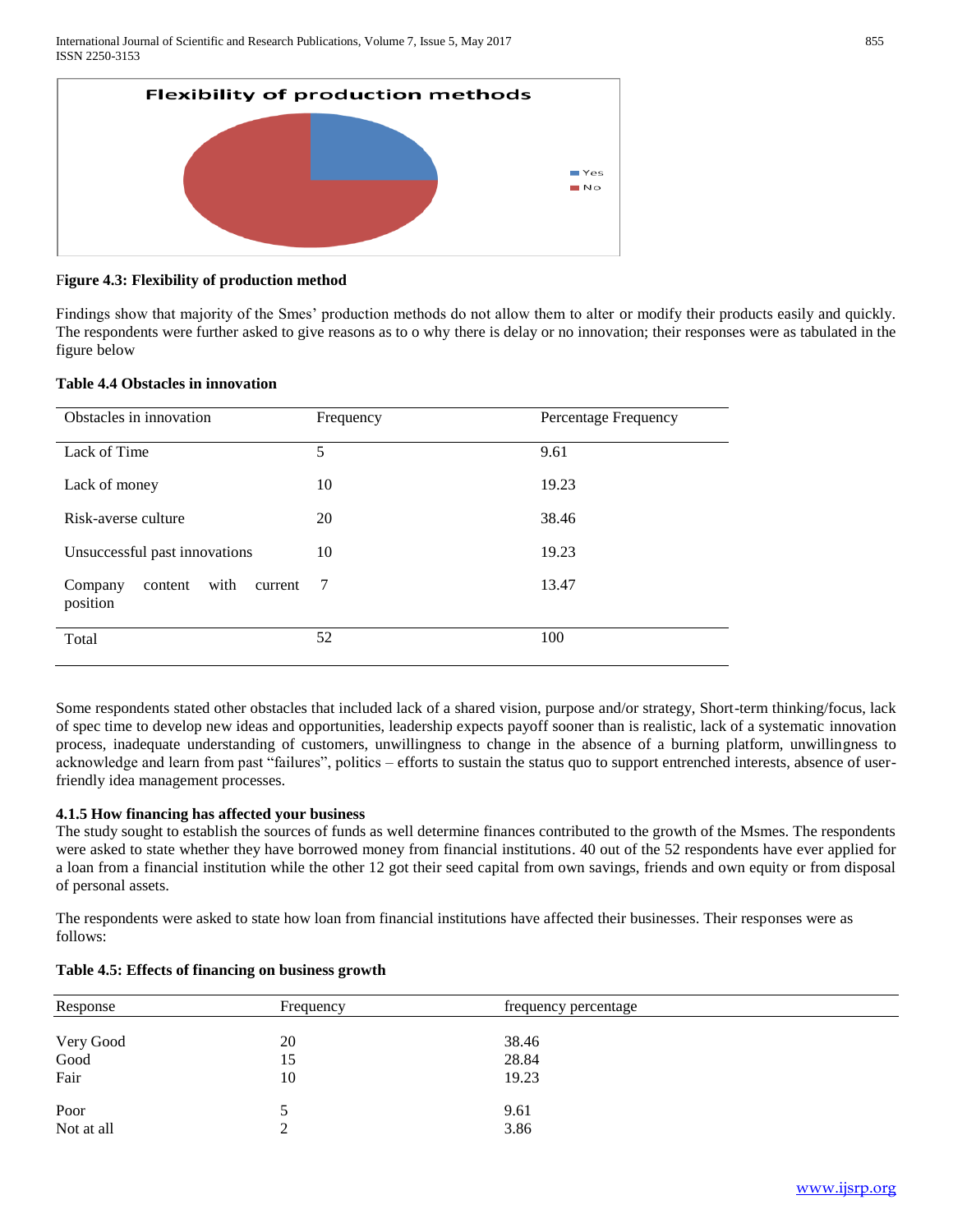|       | $\epsilon$               |     |
|-------|--------------------------|-----|
| Total | $\overline{\phantom{a}}$ | 100 |

Majority of the respondents stated that the loans have had a very good impact on the growth of their business since they were able to buy more stock as well as opening branches in other parts of Town. 15 of the respondents described the loan impact as good, 10 of them felt the impact was just average as they were able to make small profits 5 of them felt that the impact was poor as they stated that much of their profits go back to loan repayment.

The respondents were further asked to state how affordable the credit facilities at their disposal are. Their responses were as below;

| <b>Affordability</b> | Frequency | <b>Frequency Percentage</b> |  |
|----------------------|-----------|-----------------------------|--|
| Very Affordable      | 15        | 28.84                       |  |
| Affordable           | 20        | 38.46                       |  |
| Not affordable       | 5         | 9.61                        |  |
| Don't Know           | 12        | 23.07                       |  |
| Total                | 52        | 100                         |  |

## **Table 4.6: Affordability of credit facilities**



**Figure 4.6: Affordability of credit facilities**

From the findings above majority i.e. 38.46 % of the respondents felt that loans are affordable owing to the fact that business loans were offered at reasonable interest rates and flexible repayment periods since they had established a good rapport with the lending institutions owing to being repeat customers. Those with well established businesses felt that the loans were way vey affordable since they did not encounter hitches in the loan application processes and could even repay their loans within a very short period. 9% of the respondents felt that the loans were way too expensive since most of the profits were channeled towards loan repayment and therefore they felt the loans are more exploitative than beneficial. 23.07% of the respondents had not taken loans and therefore they didn't know how to rate the same.

### **4.1.6 Technology**

The study was carried out to establish whether technology was in any way affecting the performance of Micro and small medium enterprises in Bomet CBD, Bomet County.The respondents were further asked to state how adoption of technology had affected their business operations. Their responses were as below

|  | Table 4.7: How adoption of technology has affected business operations |  |
|--|------------------------------------------------------------------------|--|
|--|------------------------------------------------------------------------|--|

| <b>Technology effect</b> | <b>Frequency</b> | <b>Frequency Percentage</b> |  |
|--------------------------|------------------|-----------------------------|--|
| Positively               | 37               | 71.15%                      |  |
| Negatively               |                  | 9.61%                       |  |
| Not at all               | 10               | 19.24%                      |  |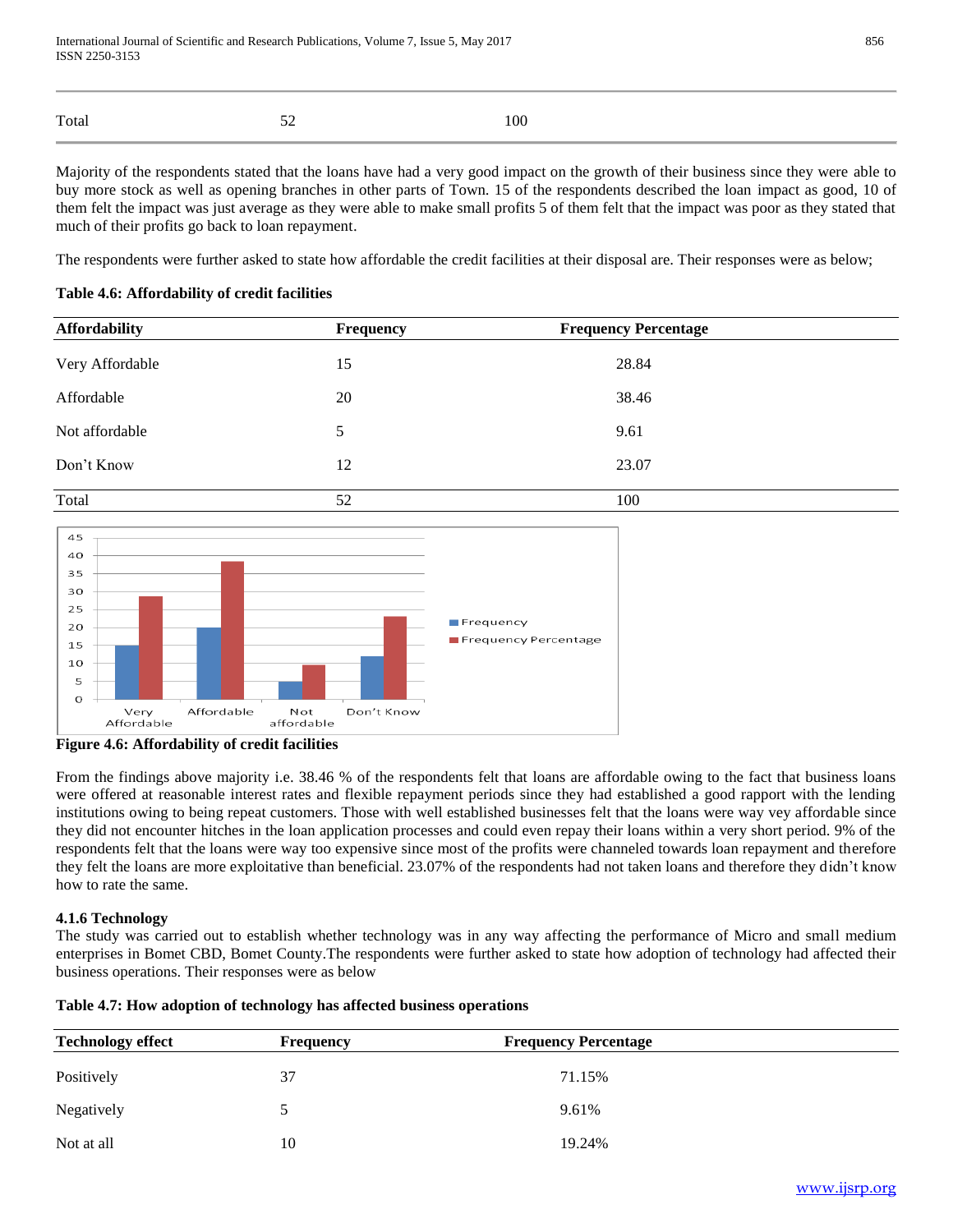International Journal of Scientific and Research Publications, Volume 7, Issue 5, May 2017 ISSN 2250-3153



#### **Figure 4.7: How adoption of technology has affected business operations**

The nature of business at Bomet CBD was such that technology had to be used at all times and this was the reason why all respondents in the study employed technology as part of growth. Areas like tailoring, bakeries could not function without using relevant technology like sewing machines and ovens respectively.

On the other hand boutiques, furniture making, electronic dealers used technology mainly for marketing and taking orders; this is made possible through the use of facebook, twitter, websites, instagram to engage with the customers and the would-be-clients.

Majority of the respondents (71.15%) agreed that technology had positively affected their business owing to ease of communication and availability of gadgets that made operations easier. use of appropriate technology by the respondents was mandatory in order to produce quality competitive products for the market. Appropriate technology today embraces an approach to the management of technical change which was participative in use of resources, knowledge and skills of the people involved (Oketch et al, 2002).

#### **Table 4.7: How introduction of Ict has affected the sales revenue**

| <b>Effect of ICT on sales revenue</b> | <b>Frequency</b> |
|---------------------------------------|------------------|
| Yes                                   | 42               |
| N <sub>o</sub>                        | 10               |
| Total                                 | 52               |



#### **Figure 4.7: How introduction of Ict has affected the sales revenue**

The respondents who stated yes in the above question were asked to further give how their sales revenues has been affected and their responses were as per the table below

#### **Table 4.8: How Ict has influenced Sales Revenue**

| <b>Effect of ICT on sales revenue</b> | Frequency |  |
|---------------------------------------|-----------|--|
|                                       |           |  |
| Very Positive                         | 20        |  |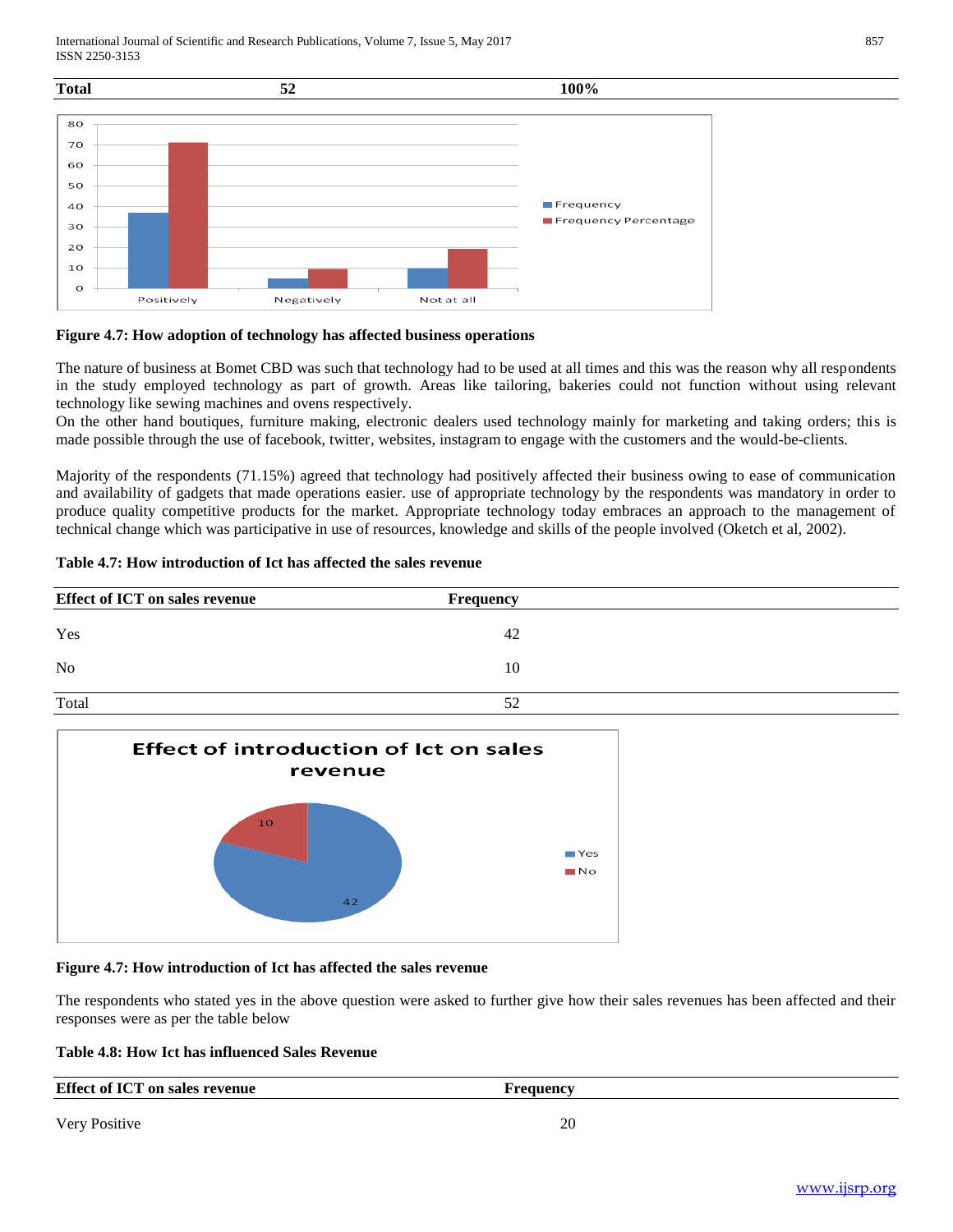| ISSN 2250-3153 |    |   |
|----------------|----|---|
| Positive       | 10 |   |
| Negative       |    | 7 |
| Very Negative  |    | 5 |
|                |    |   |







20 of the respondents ;this comprised of businesses that have been in existence longer others, stated that adoption of ICT had very positively affected their sales revenue since they were able to get more orders online and employed machinery that made their operations easier and thus translated into high revenues. 10 respondents stated theirs to be a positive effect since they had just adopted the same and they were still learning a few things here and there. 7 respondents felt that the effect was negative since at the initial stages they had to incur huge costs installing machines and making of websites and thus eating up their profits. 5 respondents responded that the effect was very negative since they lacked the knowhow on how to use ICT in their operations coupled with large amounts of capital that were used in the process.

## **4.1.7: Rating E-Marketing's effect on the business**

The respondents were asked to rate E-marketing's effect on their businesses and their responses were as below

| <b>E-marketing Effect on business Frequency</b> |    | <b>Frequency Percentage</b> |  |
|-------------------------------------------------|----|-----------------------------|--|
| Excellent                                       | 20 | 38.46                       |  |
| Good                                            | 15 | 28.84                       |  |
| <b>Fairly Good</b>                              | 10 | 19.23                       |  |
| Poor                                            | 7  | 13.47                       |  |
| <b>Total</b>                                    | 52 | <b>100</b>                  |  |

## **Table 4.10: E-Marketing's effect on the business**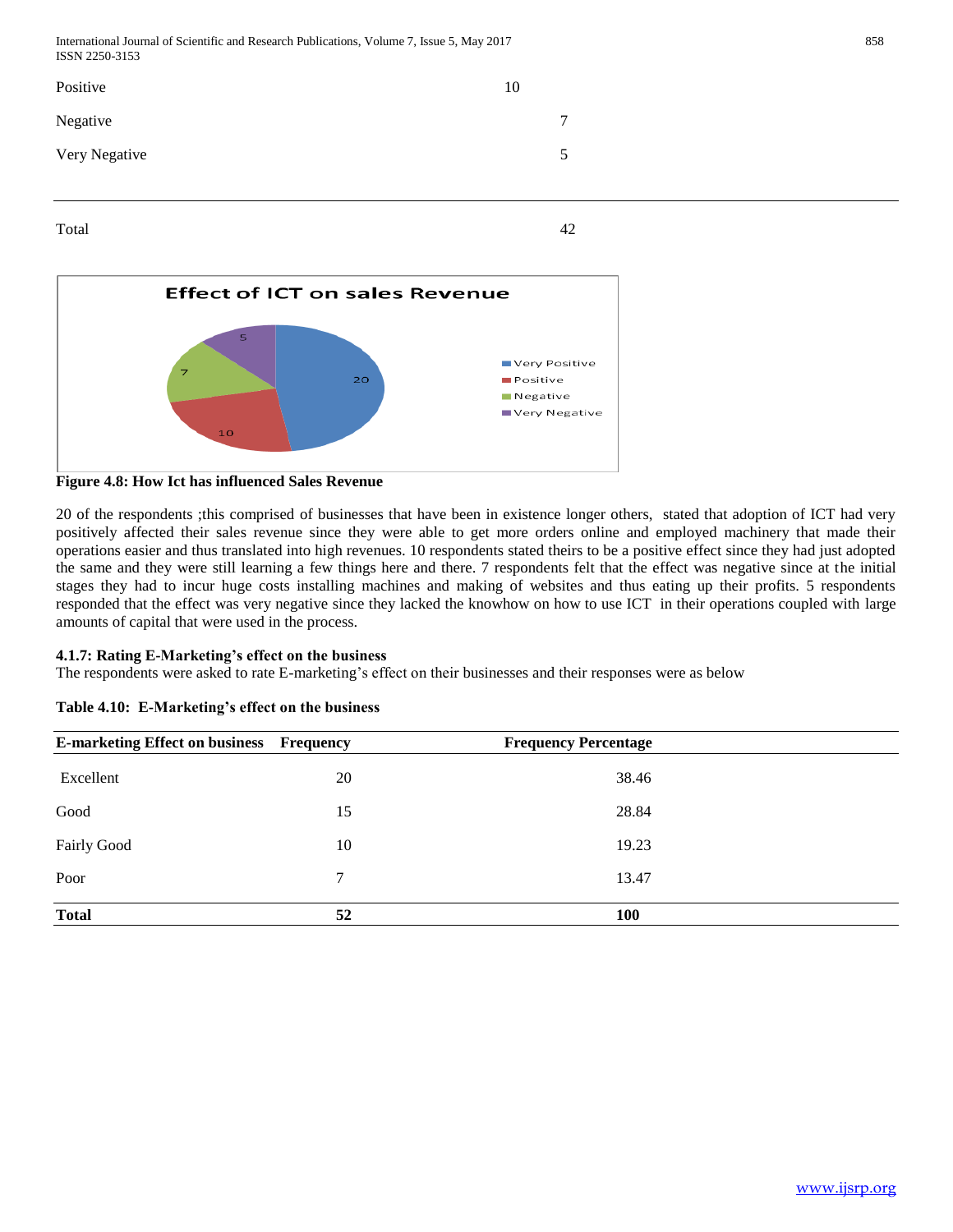International Journal of Scientific and Research Publications, Volume 7, Issue 5, May 2017 859 ISSN 2250-3153



**Figure 4.10: E-Marketing's effect on the business**

Electronic procurement, commonly referred to as e-procurement, defines the automation of procurement and supply chain processes using internet based applications and technology. This expands the idea of enterprise resource planning (ERP) systems, allowing the automation of internal business processes, thus providing a platform that supports automation at a global level. It allows procurement professionals across the world to communicate information simply and efficiently, streamlining the global procurement process; reducing time and costs without compromising on standards and quality.

The respondents were asked to state how E-procurement has affected their businesses and their responses varied from; efficiency in operations, Shortened order and delivery time, increased customer base owing to online clientele, reduced costs of going round taking orders.

#### **4.1.8: Strategic planning**

The respondents were asked to state whether they had an existing strategic plan that clearly showed their goals, actions and identifies a responsible charged with carrying the allocated roles in order to achieve the organization's goals and objectives. Their responses were as tabulated below;





#### **Figure 4.11: Existing Strategic Plan**

The respondents were further asked to elaborate how the existence of a strategic plan has impacted on their business performance with a view of establishing whether the document was useful in any way. They responded as below; **Table 4.12: Impact of strategic plan on performance on the business** 

| <b>Impact on business</b> | requency ' | <b>Frequency Percentage</b> |  |
|---------------------------|------------|-----------------------------|--|
| Positively                | ັ          | 67.30                       |  |
| Negatively                | ∸          | 23.07                       |  |

## **Table 4.11: Existing Strategic Plan**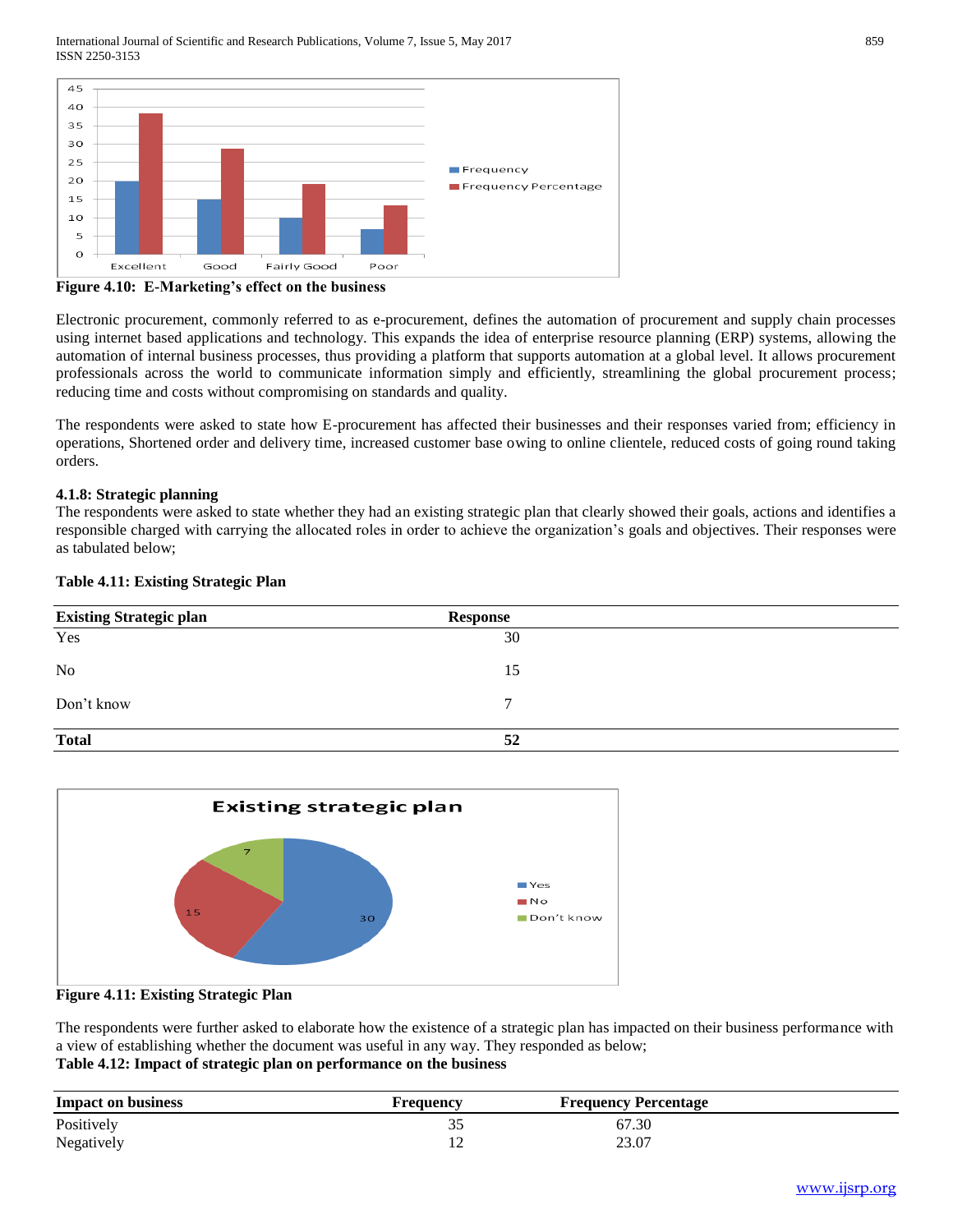| <b>Not</b><br>-al |                     |     |
|-------------------|---------------------|-----|
| Total             | - -<br>--<br>$\sim$ | 100 |

Majority of the respondents (67.30%) stated that the existence of a strategic plan had aided in planning, allocation of resources, having clear objectives and working towards an existing vision and mission. They further stated that the strategic plans helped them to take stock of their actions and where there were deviations they would zero in on that and make necessary corrections. On the other hand 23.07% of the respondents felt that the strategic plans had not aided them at all since they were viewed as documents prepared but not adhered to, the preparation process did not also involve all users hence there was no ownership of the document. The other 9.63% of the respondent said that they have not seen any advantages of the document since they never understood how to go about the implementation of the strategies stated in the document since they lacked the required resources and skills.

#### **4.1.9: Does everyone participate in the strategic planning process**

The respondents were asked to state whether everyone in the organization participate in the strategic planning process. Their responses were as below;

|  |  | Table 4.13: Strategic planning process participation |
|--|--|------------------------------------------------------|
|  |  |                                                      |

| Participation in the process | <b>Frequency</b> |
|------------------------------|------------------|
| Yes                          | 30               |
| No                           | 15               |
| Somehow                      |                  |
| Don't Know                   |                  |
| Total                        | 52               |



 **Figure 4.13: Strategic planning process participation**

#### **4.2 Summary of Findings**

The study analyzed the strategic factors affecting growth of Micro, small and medium enterprises Kenya with a specific focus on Bomet CBD, Bomet County. The research used descriptive research design which enabled the researcher to analyze the strategic factors that affect growth of Smes. The research adopted descriptive research that made use of questionnaires, observation and interviews to collect data from a sample size of 52 SMEs in Bomet Central Business District which were selected using stratified random sampling. A total of 52 respondents to the questionnaires were analyzed. The researcher adopted survey method where a sample of the respondents in the population was interviewed. Data was collected using questionnaires entailing both closed and open ended questions. The collected data was analyzed using graphs, pie charts and tables where conclusions were drawn from the findings and recommendations were made.

The research sought to understand whether technology contributed in any way to the growth of Smes and it was found to be paramount as adoption of technology affected the growth of Micro and small enterprises because small business owners need to produce better quality products for the market so that they are able to compete. Most of the respondents agreed that since they adopted technology they have been able to reach out to more customers and prospects. 71.15% of the respondents agreed that technology had positively impacted on the performance of their businesses evident from ease of communication, efficiency and availability of gadgets that made operations easier.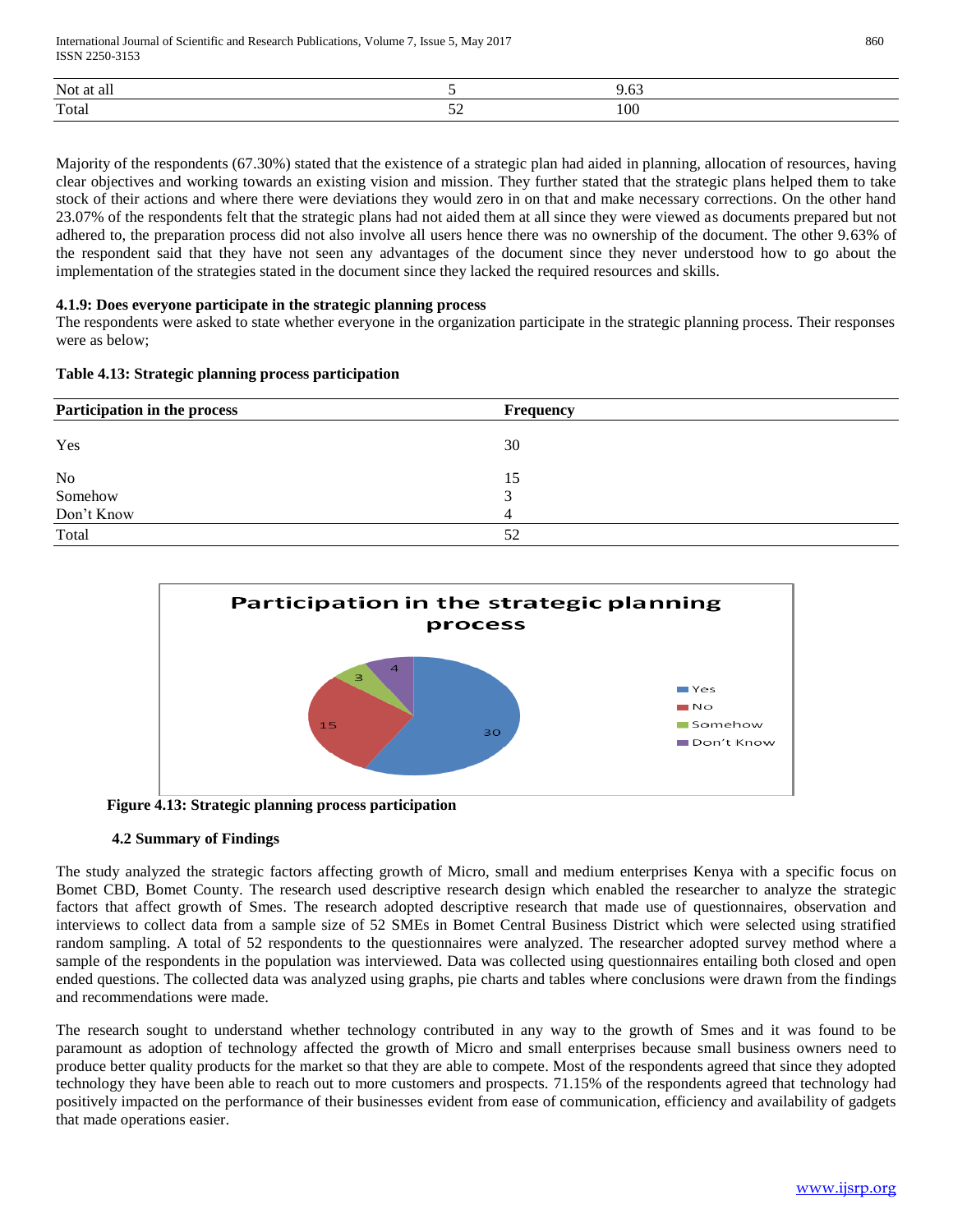With respect to accessibility to finances, findings showed that majority of the respondents had accessed loans from financial institutions to facilitate start-up or expansion of their SMEs. Further, the respondents who had never accessed credit were asked to list and briefly explain the reasons for their inability to access credit. The responses are summarized and presented follows: the main obstacles from the SME's point of view are; lack of information and advice from financial institutions, complexity and inconvenience related to the loan application process. Many documents are required by banks and the average loan application process takes longer than 30 days, inadequate qualification of SMEs, Expenses/fees and interest rate charged lack of collateral, Smes in most cases are viewed as risky entities.

The research findings proofed that most Smes rarely engage in innovation simply because they lack financial resources, inadequacy of management and marketing, lack of skilled workers, weakness in external information and linkages, and difficulty in coping with government regulations, risk averse culture, being content with the current situation, to name a few, and all these are factors that limit their competitiveness. This shows that more needs to be done to encourage innovative behavior amongst the Msmes.

Some respondents stated other obstacles that included lack of a shared vision, purpose and/or strategy, Short-term thinking/focus, lack of spec time to develop new ideas and opportunities, leadership expects payoff sooner than is realistic, lack of a systematic innovation process, inadequate understanding of customers, unwillingness to change in the absence of a burning platform, unwillingness to acknowledge and learn from past "failures", politics – efforts to sustain the status quo to support entrenched interests, absence of userfriendly idea management processes.

The study sought to establish whether Smes had an existing strategic plan, it was noted that almost all had the document but others were not using it as they were used to doing things the old way while those who used the document agreed that it had made work easier for them since goals and objectives were well stipulated and that it had reduced wastage as resources were well allocated towards achievement of goals and objectives. However, more has to be done to instill the strategic planning culture amongst the Smes in order to improve their performance and competitiveness in the business world.

### **4.3 Study Conclusions**

Despite the vital role of SMEs in building a competitive private sector and contributing significantly to employment creation, innovation, and economic development in general, SMEs are facing more challenges around the world in general and in developing countries in particular. Likewise, Kenyan SMEs are hampered by several factors, which may differ from region to region within the country, between rural and urban areas, between sectors, or between individual enterprises within a sector. However, there are certain challenges that are common to almost all SMEs. These challenges arise from the interaction between external and internal factors.

The study found that adoption of technology had a positive impact on the growth and performance of a business. Respondents agreed that there was efficiency in operations, shortened order and delivery times, increased customer base owing to online clientele, improved communication and marketing, reduced costs of going round taking orders. It can be concluded that technology in Smes improves efficiency thus bringing about healthy competition

The study also found out that having a strategic plan aided so much in allocation of available and limited resources towards achievement of specific set goals and objectives. However more needs to be done to instill the practice of strategic planning amongst small scale businesses to improve performance and ability to compete for the limited market.

It was also concluded that for one to survive in today's market one must be innovative so that your products or way of doing business is different from your competitors and that customers have a reason to buy from you and not anyone else. It was also noted that there were so many hindrances to innovation in Smes and that more needs to be done both from the government and personal levels.

The study found out that finances are a key driver in the success of any business venture and Smes are not left out either. Access to finance means smooth business operations in terms of replenishing stock whenever it runs out, payment of salaries and wages on time. Further efforts should be undertaken to develop, expand, and promote a range of financial instruments for SMEs: a diversified array of financial instruments could benefit the SME sector and provide a way forward. In addition, special attention should be devoted to increasing young people's access to financing. It can be concluded that finances contribute towards growth and performance of the Smes.

#### **4.4 Recommendations 4.4.1 Policy Recommendations**

Based on the findings and conclusion of the study, it is recommended that; the government through the ministry of trade and ministry of labour should frequently organize training programmes to education the SMEs managers and their employees on strategic plan development, culture of innovation, importance of technology so that they are not rendered obsolete in the fast changing market. The government should also provide financial incentives to the Smes maybe through channeling of funds to an appointed bank so that the same can be loaned to Smes at subsidized interest rates. The managers should also initiate motivation schemes for their employees in order to encourage them to participate in strategic plan development and innovation in their respective SMEs.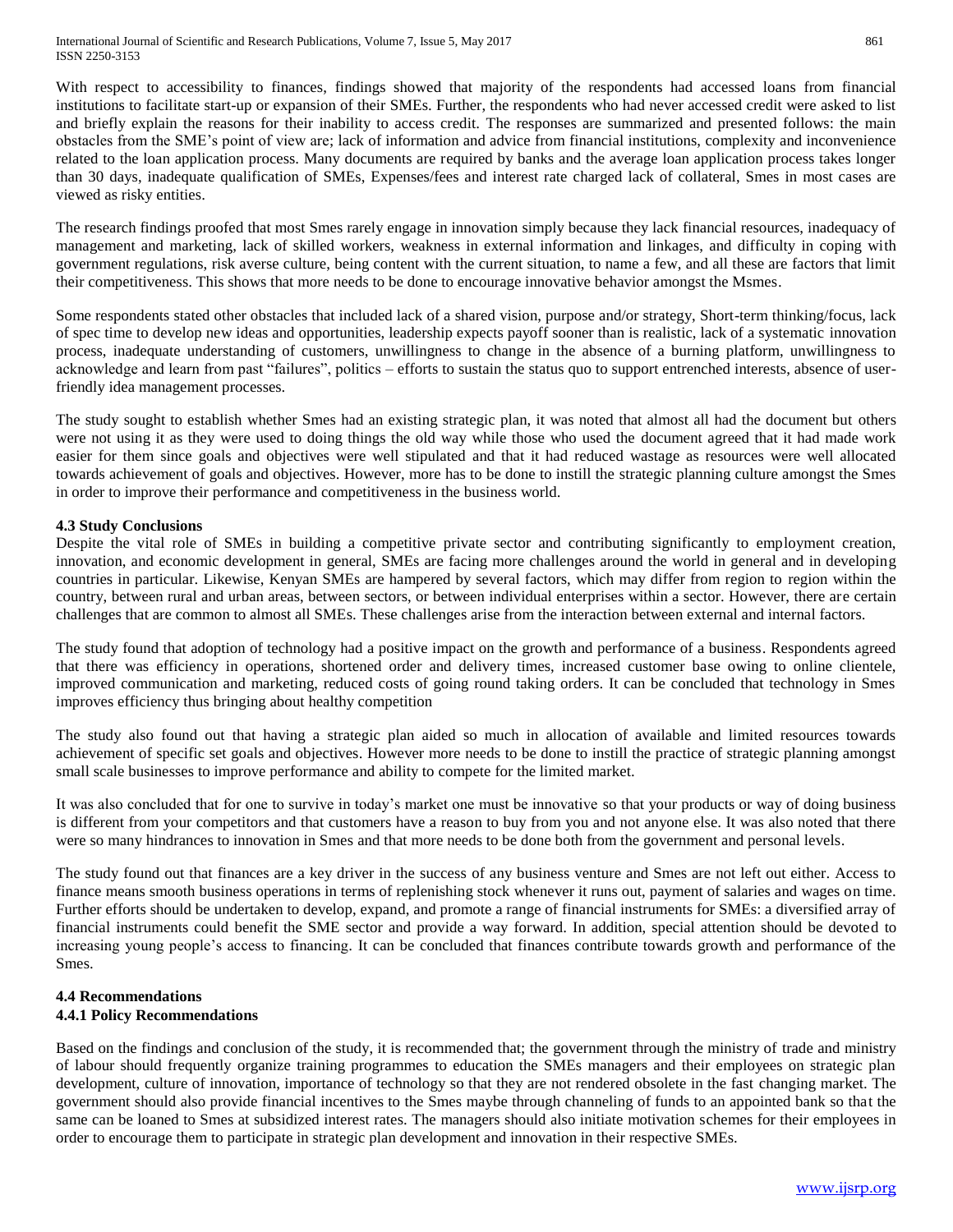Technology is an important aspect in any business venture and therefore Sme owners need to invest more on the same and be on look out for the constant changing technologies so that they are not rendered obsolete in their operations. Technology also makes work efficient and easier and goes a long way in improving communication between the business and its customers or prospects

One of the keys to any successful business is being able to come up with new ideas to keep operations, products and services fresh. The process of bringing those ideas to reality is called innovation. While thinking up new ideas is one step of the process, businesses have a much greater task in trying to turn that into an actual product or service that will benefit customers.

Creative ideas and innovative approaches can come from almost anywhere- from your partners, customers, target groups, employees. They can bring you fresh perspectives and ideas, so show them that you're listening and open to their feedback. That's why it is important an open exchange of ideas to be supported and encouraged by the company. It is therefore recommended that Sme owners should cultivate an innovation culture where all in the organization participate in bringing out ideas that they think are viable and will give them a competitive edge over their business counterparts.

Access to finance is essential to the survival and performance of any business enterprise. As it is the lifeblood of any business enterprise and no business no matter how well managed can survive without enough funds for working capital, fixed assets investment, employment of skilled employees and development of markets and new products and the availability of finances is therefore associated with productivity and growth. It is therefore recommended that funds be set aside by the government so that they can be loaned to Smes at subsidized interest rates.

#### **5.4.4 Strategic planning**

Strategic planning is important to an organization because it provides a sense of direction and outlines measurable goals. Strategic planning is a tool that is useful for guiding day-to-day decisions and also for evaluating progress and changing approaches when moving forward. In order to make the most of strategic planning, an organization should give careful thought to the strategic objectives it outlines, and then back up these goals with realistic, thoroughly researched, quantifiable benchmarks for evaluating results. It is therefore recommended that training be extended to Smes so that they embrace the importance of the strategic plan and also should taken through steps of preparing the same so that they are not wasteful is allocation of resources

#### **4.4.2 Recommendations for Further Studies**

The study also recommends further studies in the other counties within Kenya in order to establish whether the same conclusions will be arrived at. This will further affirm the theories underlying the study or even come up with new theories that will fill the knowledge gaps.

#### **REFERENCES**

Aguila-Obra, A.R. & Padilla-Melendez, A. (2006). Organizational factors affecting internet technology adoption. Internet Research, 16 (1), 94-110.

Beck, T., & Demirguc-Kunt, A. (2006). Small and medium-size enterprises: Access to finance as a growth constraint. *Journal of Banking & Finance*, 30(11), 2931–2943.

Dutta, B (2009). Entrepreneurship management – text and cases. 1st Edt. New Delhi. EXCEL BOOKS.

Dedrick, J., Gurbaxani, V., & Kraemer, K. (2003). Information technology and economic performance: A critical review of the empirical evidence. ACM Computing Surveys, 35 (1), 1-28.

Eniola, A. A., & Ektebang, H. (2014). SME firms performance in Nigeria: Competitive advantage and its impact. *International Journal of Research Studies in Management*, pg 75-86.

Fadahunsi, O. (1997). The Challenge of Promoting Entrepreneurship and Small Business: The Commonwealth Experience In O. Fadahunsi & T. Daodu (Eds.), Small and Medium Enterprises Development: Policies, Programmes and Prospects (pp. 170 - 186): West African Management Development Institutes Network (WAMDEVN)

Forza, C., Romano, P. & Vinelli, A. 2000. 'Information technology for managing the textile apparel chain: Current use, shortcomings and development directions', International Journal of Logistics: Research and Applications, 3(3): 13–25.

Gichira & Dickson, (1997). Problem facing enterprises in Kenya. A paper presented to the Kenya Economic Association Workshop held at Kenyatta International Conference Centre. Nairobi. Kenya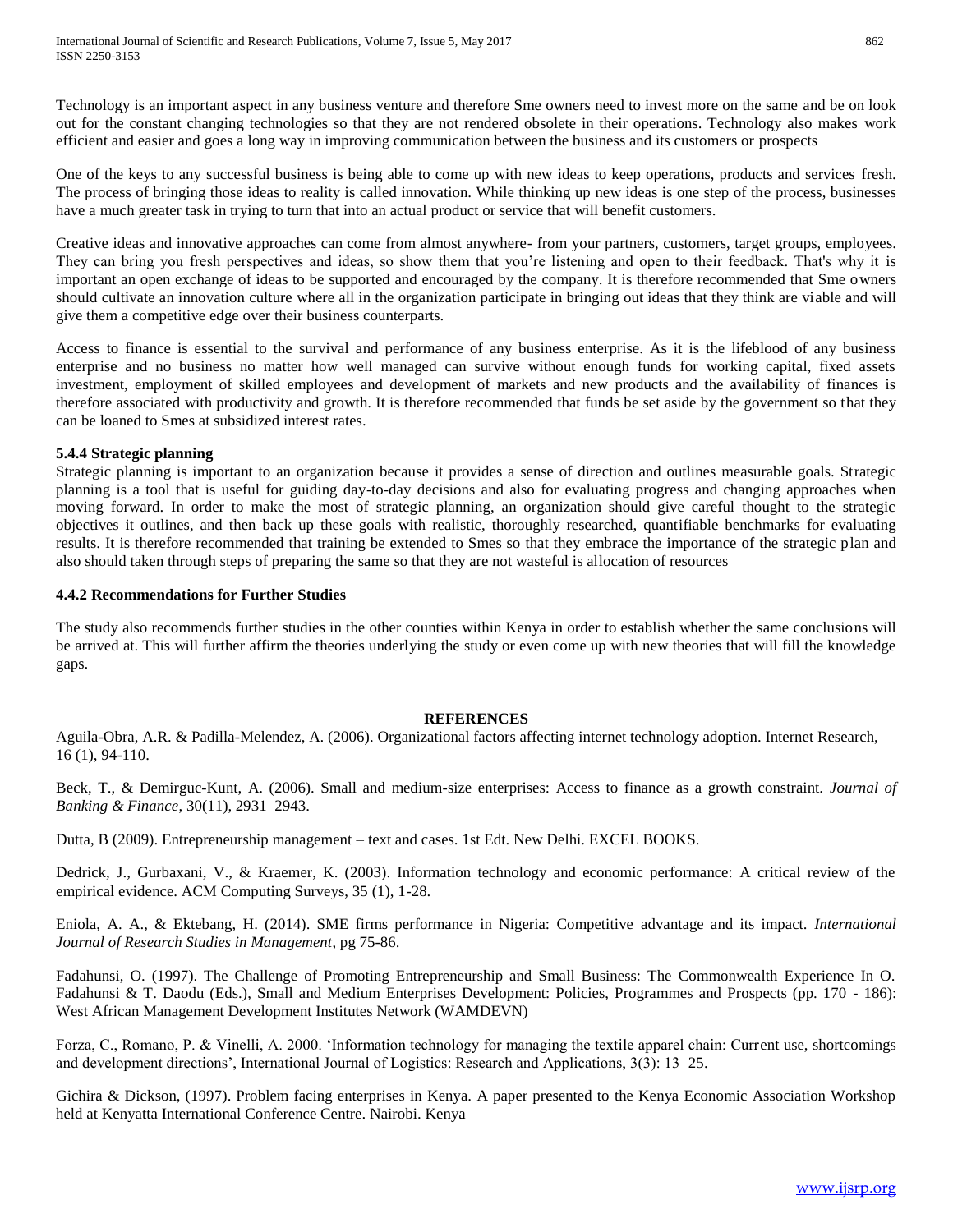International Journal of Scientific and Research Publications, Volume 7, Issue 5, May 2017 863 ISSN 2250-3153

GOK (1997). Micro and Small Enterprises Training and Technology Project (MSETTP). Government final report on Jua Kali upgrading needs phase 1. Nairobi: Netcom Information Systems Ltd.

Grandon, E.E. & Pearson, J.M. (2004). Electronic commerce adoption: an empirical study of small and medium us businesses. Information & Management, 42, 197-216.

Hisrich, R.D, Peters, P.M and Shepherd, D.A (2010). Entrepreneurship. 6th Edt. Tata New Delhi. McGraw Hill.

Kamau, P and Munandi, I (2009), Innovation in the Kenyan Clothing sector and its impact on employment and poverty reduction. Available online: acfrn.uonbi.ac.ke..innovation in Kenya (February,25 2013)

Kim, M-K, & Jee, K-Y. (2007). Factors influencing strategic use of information technology and its impact on business performance of SMEs. ETRI Journal, 29, 497-506.

Kombo, D. K., and Tromp, D.L.A., (2006). Proposal and thesis writing: An introduction. Nairobi : Pauline Publications Africa

Kopczak, L.R. 1997. 'Logistics partnerships and supply chain restructuring: survey results from the US computer industry', Production and Operations Management, 6(3): 226–247

Kotler, P and Armstrong G (2004). Principles of Marketing. (10th ed.). India: Prentice – Hall of India, Private Ltd.

Levy, Margi – Powell, Philip (2005) strategies for growth in SMEs: The Role of Information and Information Systems.

Longenecker, Moore, Petty and Palich (2006). Small Business Management: An entrepreneurial Emphasis. South-Western College Publication. Toledo, OH, U.S.A.

McCormick and Pedersen.(2006).Small Enterprises: Flexibility and Networking in African Context: Nairobi: Institute for Development Studies (IDS), University of Nairobi and Centre for Development Research (CRD) Copenhagen.

Morse, E.A., Fowler, S.W., & Lawrence, T.B. (March, 2007). The impact of virtual embeddedness on new venture survival: Overcoming the liabilities of newness. Entrepreneurship Theory & Practice, 139-159.

Morrison, J (2006) International Business Environment: Global and Local Marketplaces in a Changing World, 2nd ed., New York: Palgrave MacMillan.

Mugenda, O.M. &Mugenda, A.G. (2003). Research methods: Quantitative and qualitative approaches.2nd. Rev. ed. Nairobi: Act press.

Mukhtar, S. M. (2009). ICT-driven human and knowledge capital development: in search of a new economic development model and policy framework in the networked global economy. *Journal for International Business and Entrepreneurship Development*, 4(1/2), 74.

Orser, B. J., Hogarth-Scott, S. and Riding, A.L., (2000). "Performance, firms size and Management problem solving (x)". Journal of small Business Management 38.4 (2000): 42. [Online] Available: [http://www.questia.com/pm.qst?a-o&d=5001102764>.n](http://www.questia.com/pm.qst?a-o&d=5001102764%3e.n)

Ougo, M, *Citizen Digital*, Micro and Small Enterprises leading employment sources-report, published on 17<sup>th</sup> March 2016

Pelham, A.M.( 2000), Market orientation and other potential influences on performance in SME manufacturing firms, *Journal of Small Business Management*, Vol.38, no.1, pp.48-67.

Pool, P., Parnell, J., Spillan, J., Carraher, S., & Lester, D. (2006). Are SMEs meeting the challenge of integrating e-commerce into their businesses? A review of the development, challenges and opportunities. International Journal of Information Technology and Management. 5 (2/3), 97-113.

Premkumar, G. (2003). A meta-analysis of research on information technology implementation in small business. Journal of Organizational Computing and Electronic Commerce, 13, 91-121.

Rao, S., Metts, G., & Monge, C. (2003). Electronic commerce development in small and medium size enterprises. Business Process Management Journal, 9 (11), 11-32.

Stokes, D. (1995). Small Business Management: An Active – Learning approach. (2nd ed). London: AP Publication Ltd. Stokes, D and Wilson, N. (2010). Small Business Management and Entrepreneurship. 6th Edt. United Kindom. SOUTH-WESTERN.